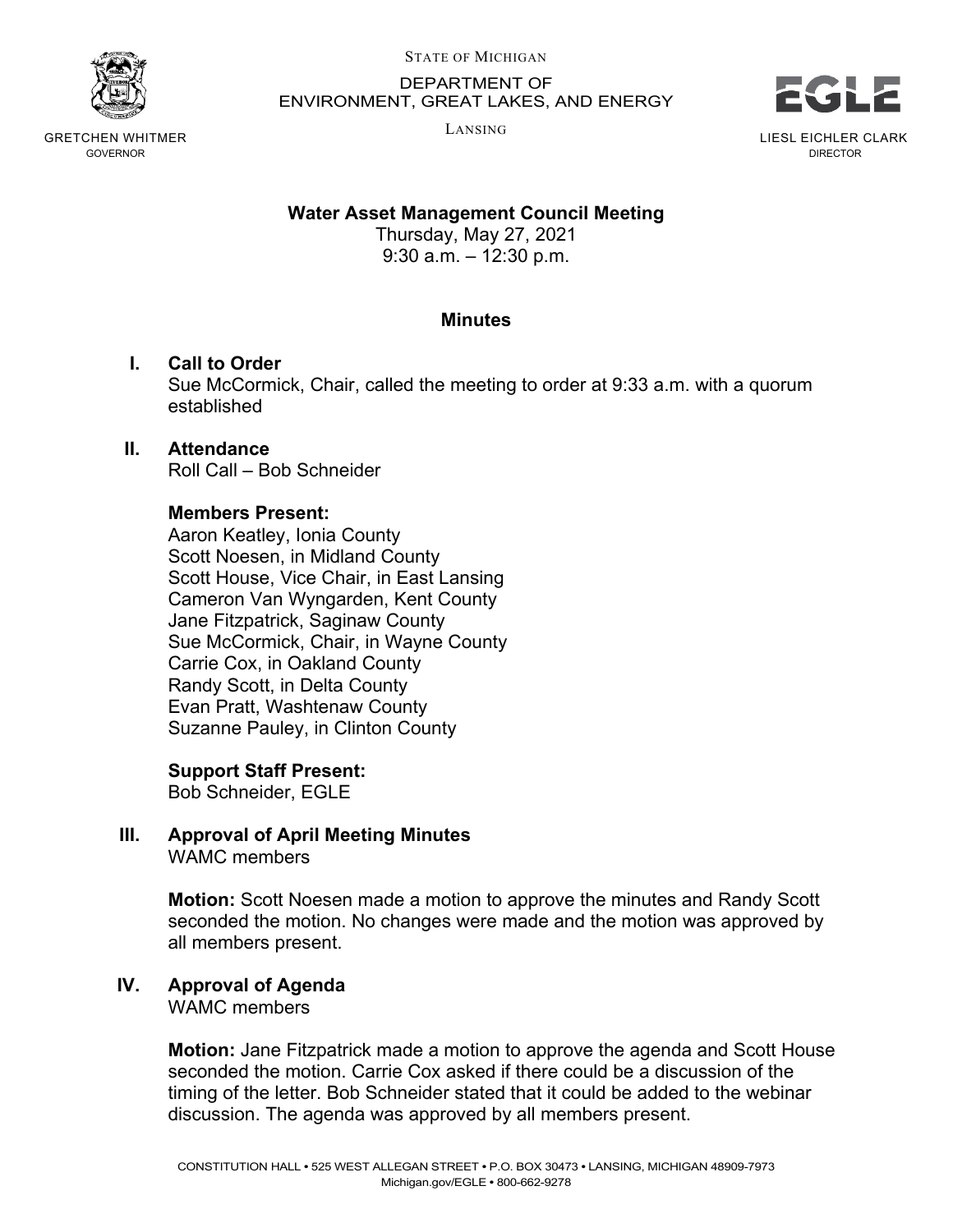## **V. Public Comment**

No one from the public had a comment.

#### **VI. Michigan Infrastructure Council Update** Ninah Sasy

Ninah introduced herself as the new executive director of the MIC and gave updates on progress with the Asset Management Champions program. MIC is starting to plan AM in the AM. Amber Hicks will start inviting vendors. The definitions and standards subgroup will be presented in June and then to WAMC and TAMC in the summer.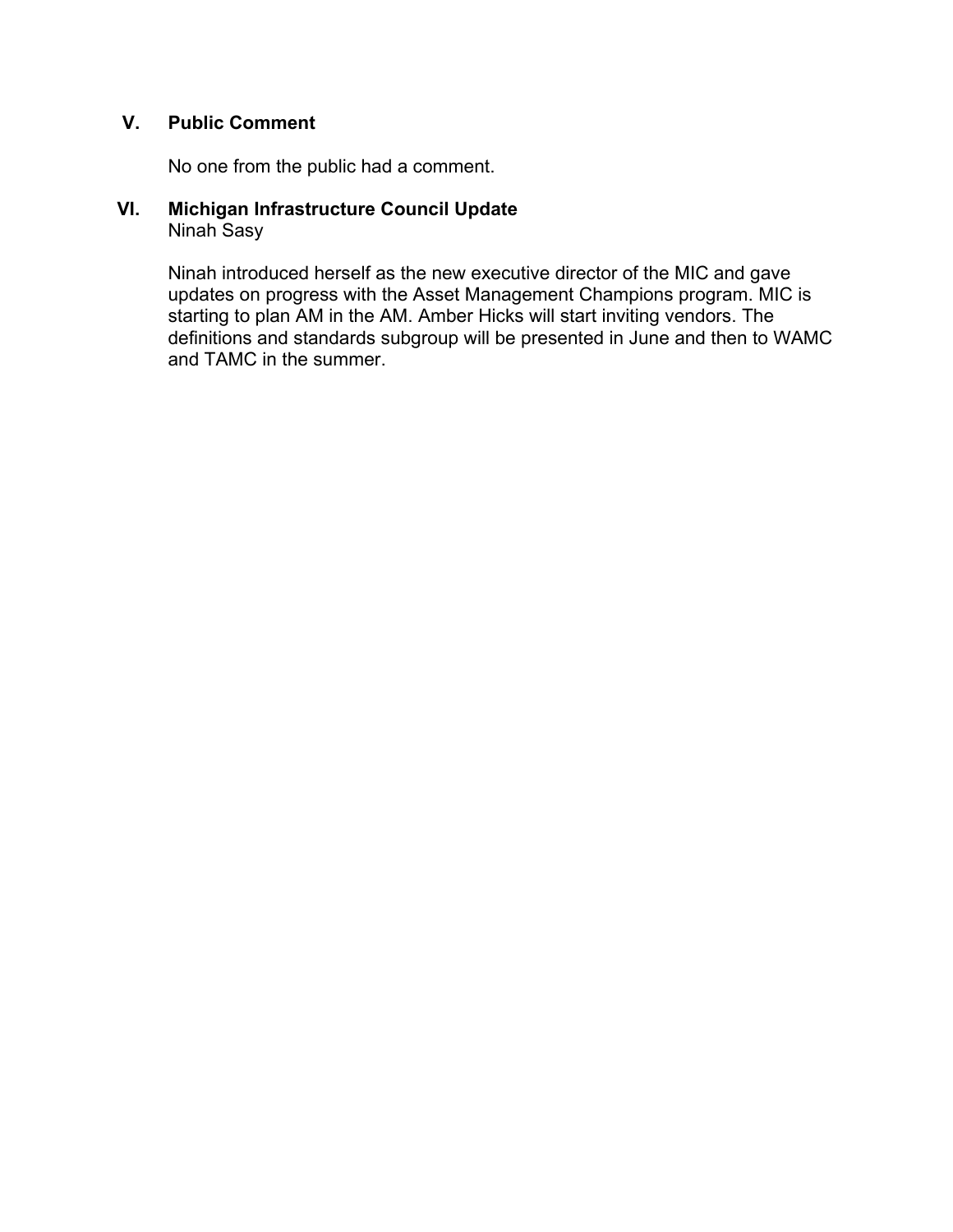#### **VII. Review of Webinar Format and Production Details** WAMC members

Carrie Cox gave a description of the subgroup meeting on the webinar. The webinar letter would need to be approved in June to get out in time for the October survey. The plan is to have a webinar September 8. Sue McCormick stated she could plan on doing the webinar live vs pre-recorded. Carrie Cox mentioned that there was no carrot or stick to get people to participate and Scott House offered some verbiage to help convince participation. Jane Fitzpatrick stated that she was going to use upcoming grant monies as a reason participation could be helpful in leveraging funding. Cameron Van Wyngarden reiterated that EGLE needed the letter at least two weeks before it needed to be sent out.

#### **VIII. Discuss Format for Review of Incoming Surveys** WAMC members

Bob Schneider talked about the example surveys he provided the council and how they could be reviewed. He mentioned that the questions were tweaked to make sure answers were provided in a consistent format. Carrie Cox indicated that she liked how the example looked and the options it provided.

# **IX. Review and Approval of WAMC Annual Report**

WAMC members

Cameron Van Wyngarden spoke about the changes he and Evan Pratt proposed. Evan Pratt asked what a reasonable timeframe was to set to ask for funding or more support. Aaron Keatley asked Even Pratt to clarify what was meant by the updates and how they related to WAMC looking like TAMC and if that comparison needed to be made. Carrie Cox had a list of suggestions and said she would send them to Bob Schneider with track changes. Scott House offered some changes to the challenges section on the enabling legislation. The group was hopeful the report could be approved at the June meeting.

## **X. Establishing Subcommittees**

WAMC members

Carrie Cox volunteered Evan Pratt to start a subcommittee on future funding for WAMC. Jane Fitzpatrick offered interest in the proposed committee. Aaron Keatley asked for clarification on strategic planning with WAMC and Sue McCormick stated she thought it should be discussed by the whole group vs a subcommittee. A smaller group on future funding was created to be led by Evan Pratt.

#### **XI. Discussion on Changes to the WAMC Bylaws** WAMC members